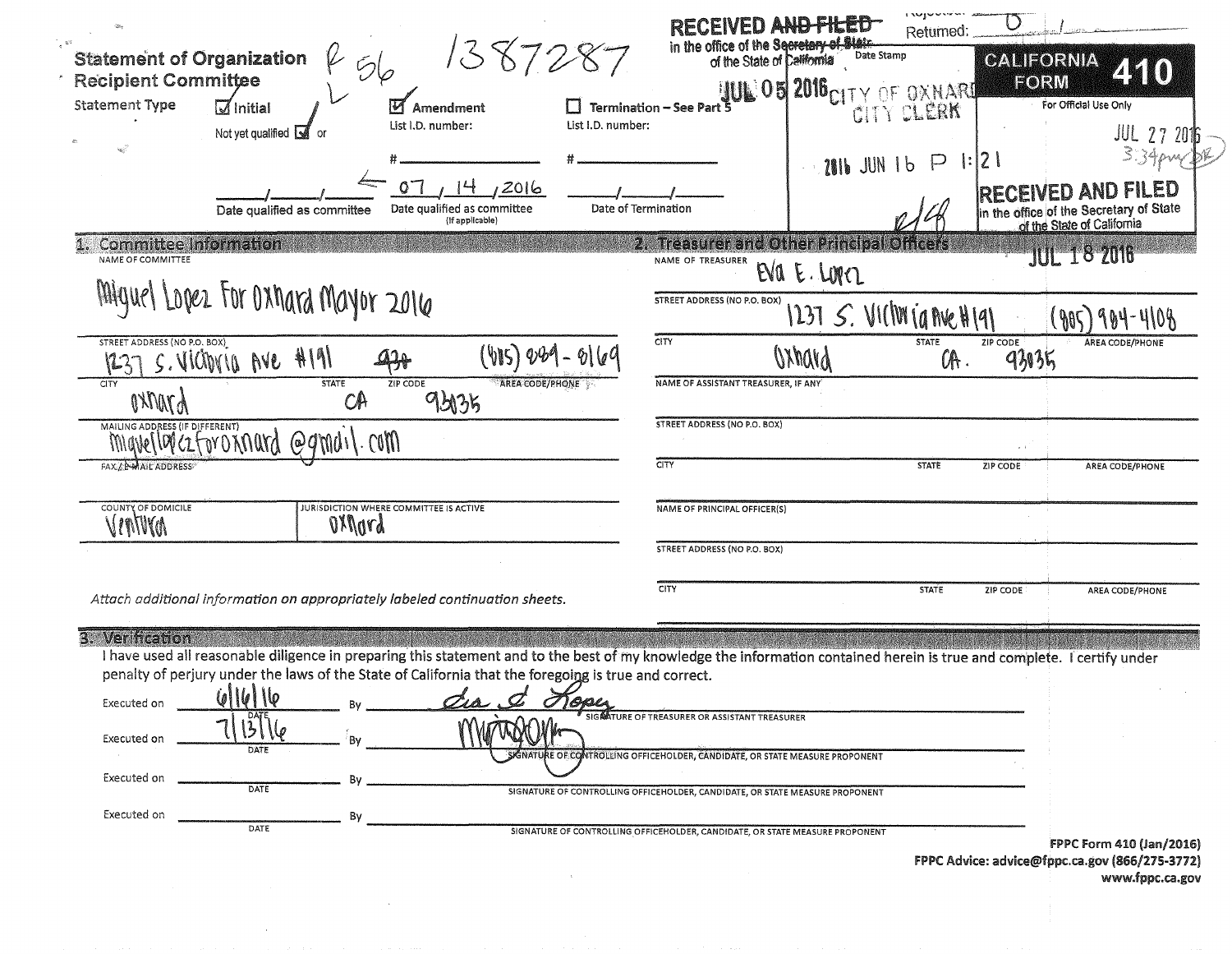## $\frac{1}{\xi}e^{i\theta\hat{X}}$ **Statement of Organization** Recipient Committee

INSTRUCTIONS ON REVERSE

**CALIFORNIA ZKIO FORM** 

Page 2

COMMITTEE NAME Lo~~,\_ fu\ ~~~O(O t\fk10( 1.0\~ !.O. NUMBER

• All committees must list the financial institution where the campaign bank account is located.

| NAME OF FINANCIAL INSTITUTION<br>$\ell$ abobank        | AREA CODE/PHONE<br>$(905)240 - 1440$ | <b>BANK ACCOUNT NUMBER</b> |                   |  |
|--------------------------------------------------------|--------------------------------------|----------------------------|-------------------|--|
| ADDRESS<br>$155S. B$ Smeet                             | CITY<br>0Xhard                       | <b>STATE</b>               | ZIP CODE<br>93030 |  |
| 4. Type of Committee Complete the applicable sections. |                                      |                            |                   |  |

 $\ell$  controlled Committee

. List the name of each controlling officeholder, candidate, or state measure proponent. If candidate or officeholder controlled, also list the elective office sought or held, and district number, if any, and the year of the election.

- " List the political party with which each officeholder or candidate is affiliated or check "nonpartisan."
- " If this committee acts jointly with another controlled committee, list the name and identification number of the other controlled committee.

| NAME OF CANDIDATE/OFFICEHOLDER/STATE MEASURE PROPONENT                    | ELECTIVE OFFICE SOUGHT OR HELD<br>(INCLUDE DISTRICT NUMBER IF APPLICABLE)                               | <b>YEAR OF ELECTION</b>                                                                                                |                         | PARTY   |                  |
|---------------------------------------------------------------------------|---------------------------------------------------------------------------------------------------------|------------------------------------------------------------------------------------------------------------------------|-------------------------|---------|------------------|
|                                                                           | MNUY                                                                                                    | 2016                                                                                                                   | $\boxed{2}$ Nonpartisan |         |                  |
|                                                                           |                                                                                                         |                                                                                                                        | $\Box$ Nonpartisan      |         |                  |
| <b>Primarily Formed Committee</b>                                         | Primarily formed to support or oppose specific candidates or measures in a single election. List below: |                                                                                                                        |                         |         |                  |
| CANDIDATE(S) NAME OR MEASURE(S) FULL TITLE (INCLUDE BALLOT NO. OR LETTER) |                                                                                                         | CANDIDATE(S) OFFICE SOUGHT OR HELD OR MEASURE(S) JURISDICTION<br>(INCLUDE DISTRICT NO., CITY OR COUNTY, AS APPLICABLE) |                         |         | <b>CHECK ONE</b> |
|                                                                           |                                                                                                         |                                                                                                                        |                         | SUPPORT | OPPOSE           |
|                                                                           |                                                                                                         |                                                                                                                        |                         | SUPPORT | OPPOSE           |
|                                                                           |                                                                                                         |                                                                                                                        |                         |         |                  |

FPPC Form 410 (Jan/2016) FPPC Advice: advice@fppc.ca.gov (866/275-3772) www.fppc.ca.gov